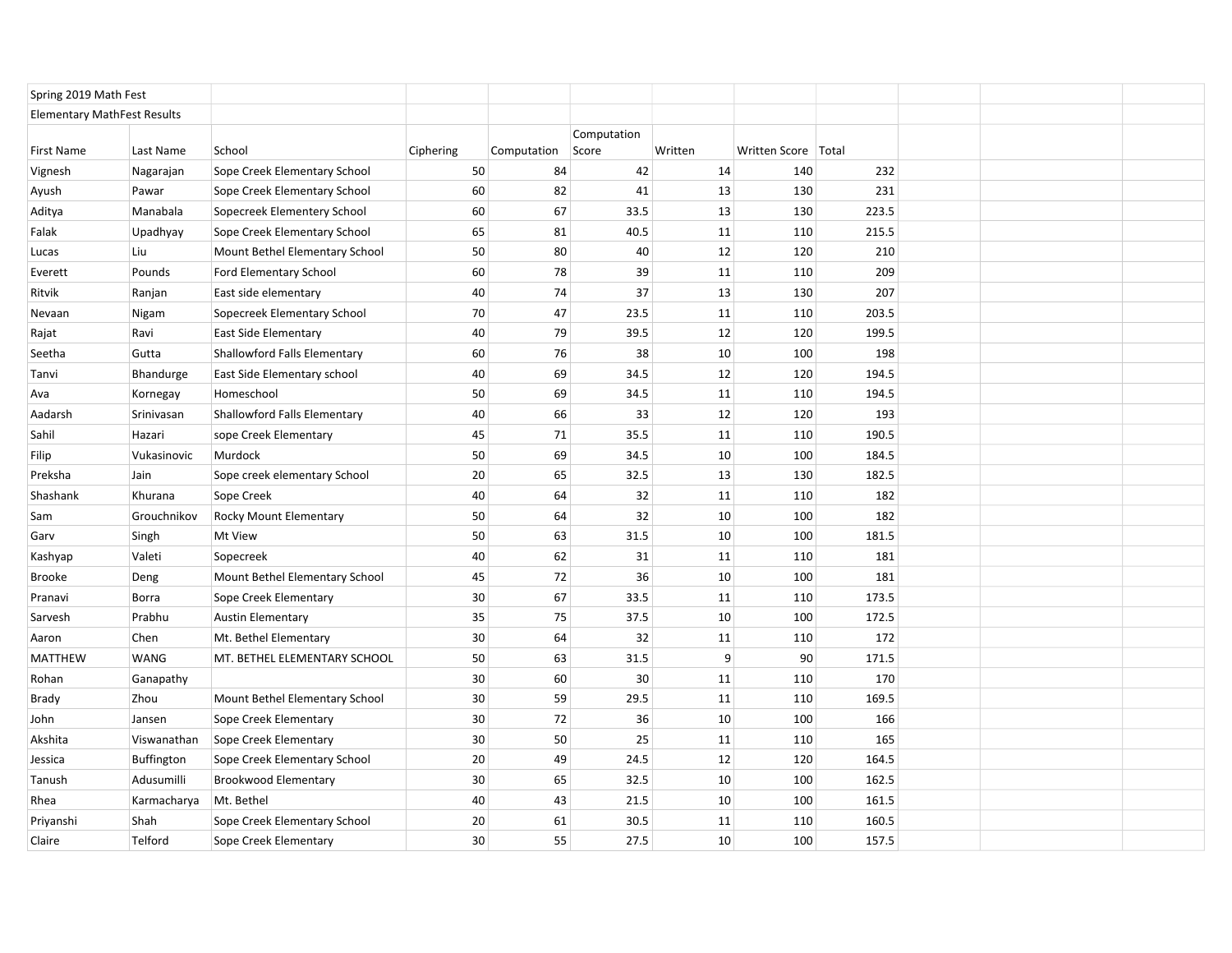| Minh                           | Nguyen        | Mount Bethel                    | 30          | 49      | 24.5                  | 10             | 100          | 154.5       |  |  |
|--------------------------------|---------------|---------------------------------|-------------|---------|-----------------------|----------------|--------------|-------------|--|--|
| Seth                           | Polekoff      | Sope Creek                      | 30          | 67      | 33.5                  | 9              | 90           | 153.5       |  |  |
| Mugunthan                      | Logiit        | Sope Creek elementary           | 20          | 62      | 31                    | 10             | 100          | 151         |  |  |
| PRUTHVI                        | <b>NUKALA</b> | SOPE CREEK ELEMENTARY           | 30          | 62      | 31                    | 9              | 90           | 151         |  |  |
| Nathan                         | Deng          | Mount Bethel Elementary School  | 20          | 61      | 30.5                  | 10             | 100          | 150.5       |  |  |
| Aanshi                         | Patel         | Sope Creek Elemantary           | 30          | 31      | 15.5                  | 10             | 100          | 145.5       |  |  |
| Adhrit                         | Yadav         | Sope creek elementary           | 20          | 68      | 34                    | 9              | 90           | 144         |  |  |
| Eli                            | Speer         | Carmel                          | 50          | 28      | 14                    | 8              | 80           | 144         |  |  |
| Veer                           | Singh         | Sope Creek Elementary           | 30          | 61      | 30.5                  | 8              | 80           | 140.5       |  |  |
| <b>VISHNU</b>                  | <b>NUKALA</b> | SOPE CREEK ELEMENTARY           | $30\,$      | 56      | 28                    | 8              | 80           | 138         |  |  |
| Aditya                         | Trivedi       | Sope Creek Elementary School    | 20          | 63      | 31.5                  | 8              | 80           | 131.5       |  |  |
| Krishna                        | Anand         | Mt. Bethel Elementary           | 30          | 57      | 28.5                  | $\overline{7}$ | 70           | 128.5       |  |  |
| Garvita                        | Singh         | Sope Creek Elementary School    | 20          | 59      | 29.5                  | $\overline{7}$ | 70           | 119.5       |  |  |
| Aarush                         | Saxena        | Sope Creek Elementary           | 20          | 54      | 27                    | $\overline{7}$ | 70           | 117         |  |  |
| Daiwik                         | Goel          | Mountain View Elementary School | 10          | 51      | 25.5                  | $\bf 8$        | 80           | 115.5       |  |  |
| Yashveer VSK                   | Mummidi       | Sope Creek Elementary School    | 15          | 49      | 24.5                  | $\overline{7}$ | 70           | 109.5       |  |  |
| Ross                           | Channavong    | Sope Creek                      | 30          | 24      | 12                    | $6 \mid$       | 60           | 102         |  |  |
| japhet                         | veasy         | sope Creek                      | $\mathbf 0$ | 40      | 20                    | 7              | 70           | 90          |  |  |
| Ellen                          | Thompson      | Sope Creek                      | 10          | 49      | 24.5                  | $\overline{4}$ | 40           | 74.5        |  |  |
| Ashwath                        | Aravindh      | Sope Creek Elementary           | $\mathbf 0$ |         | $\mathbf 0$           |                | $\mathbf{0}$ | $\mathbf 0$ |  |  |
| Demi                           | Anyokwu       | Timber Ridge Elementary School  | $\mathbf 0$ |         | $\Omega$              |                | $\mathbf{0}$ | $\Omega$    |  |  |
| Dheeraj                        | Kondragunta   | Ford Elementary                 | $\mathbf 0$ |         | $\mathbf 0$           |                | $\mathbf 0$  | 0           |  |  |
| Eliza                          | Saifee        | Murdock Elementary              | $\mathbf 0$ |         | $\mathbf 0$           |                | $\mathbf 0$  | $\mathbf 0$ |  |  |
| ishani                         | Anand         | east side elementary            | $\mathbf 0$ |         | $\mathbf 0$           |                | $\mathbf 0$  | $\mathbf 0$ |  |  |
| Om                             | Patel         | Sope Creek Elementry            | 0           |         | $\mathbf 0$           |                | $\mathbf 0$  | 0           |  |  |
| Ritvik                         | Rachamallu    | Sope Creek                      | $\mathbf 0$ |         | $\mathbf 0$           |                | $\mathbf 0$  | 0           |  |  |
| Shivanshi                      | Sharma        | sope creek elementary school    | $\mathbf 0$ |         | $\mathbf 0$           |                | $\mathbf 0$  | 0           |  |  |
| Shriyan                        | Kamsali       | Sopecreek                       | 0           |         | $\mathbf 0$           |                | $\mathbf 0$  | $\mathbf 0$ |  |  |
|                                |               |                                 |             |         |                       |                |              |             |  |  |
| Middle School MathFest Results |               |                                 |             |         |                       |                |              |             |  |  |
| First Name                     | Last Name     | Team                            | Ciphering   | Written | Written Score   Total |                |              |             |  |  |
| David                          | Fu            | Dodgen A                        | $90\,$      | 23      | 138                   | 228            |              |             |  |  |
| Cody                           | Wang          | <b>Westminster Mathcats B</b>   | 80          | 24      | 144                   | 224            |              |             |  |  |
| Ethan                          | Chen          | Dodgen A                        | 90          | 22      | 132                   | 222            |              |             |  |  |
| Mason                          | Yu            | <b>Westminster Mathcats A</b>   | 80          | 21      | 126                   | 206            |              |             |  |  |
| Samanyu                        | Ganesh        | <b>Westminster Mathcats A</b>   | 60          | 23      | 138                   | 198            |              |             |  |  |
| Anthony                        | He            | <b>Westminster Mathcats B</b>   | 50          | 23      | 138                   | 188            |              |             |  |  |
| George                         | Jabren        | <b>Westminster Mathcats A</b>   | 60          | 21      | 126                   | 186            |              |             |  |  |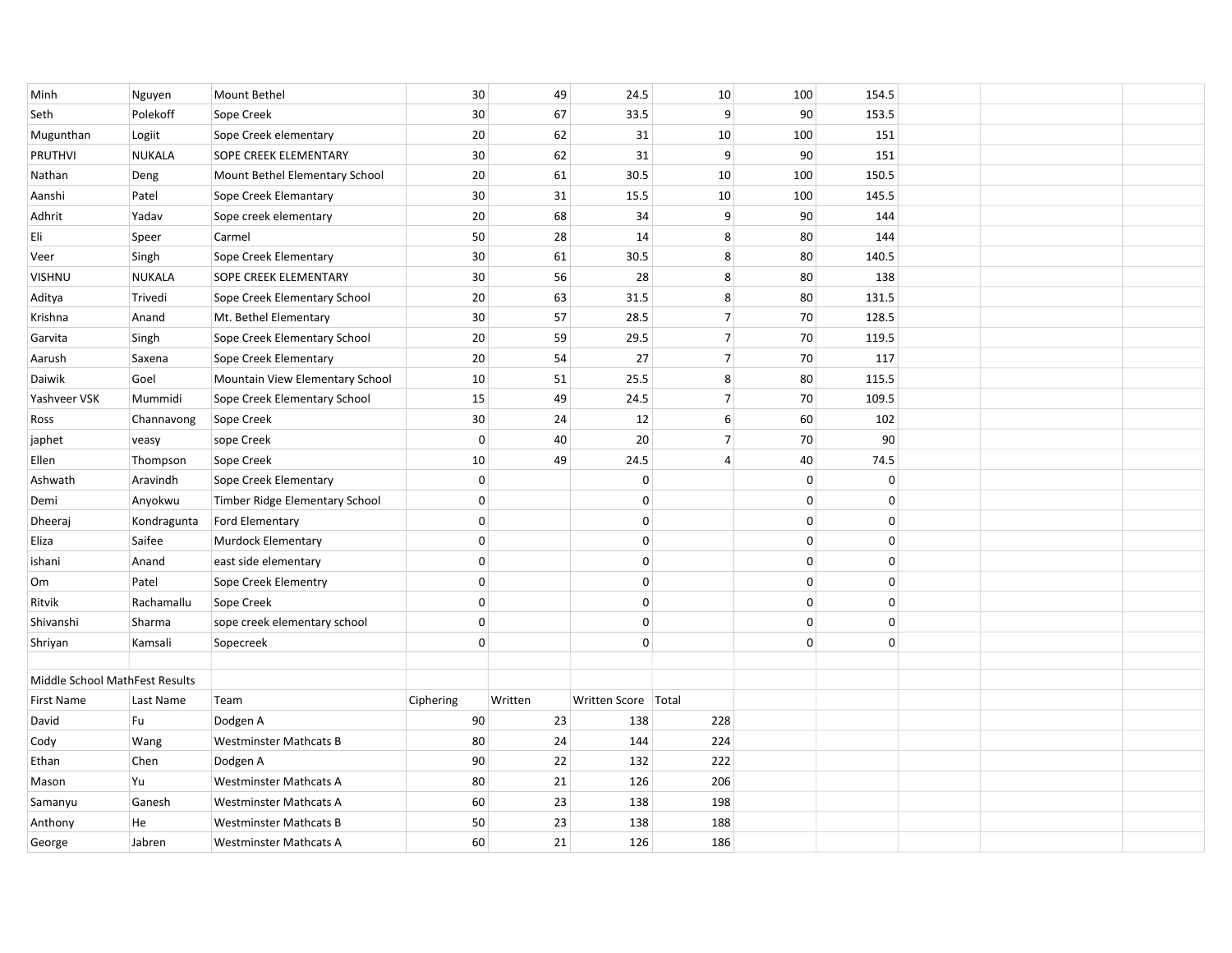| Saanjali                     | Ganesh        | <b>Westminster Mathcats B</b>     | 70          | $18\,$         | 108            | 178            |  |  |
|------------------------------|---------------|-----------------------------------|-------------|----------------|----------------|----------------|--|--|
| Will                         | Yu            | <b>Westminster Mathcats A</b>     | 55          | 20             | 120            | 175            |  |  |
| Prajna (Jana)                | Malla         | Dodgen B                          | 60          | 19             | 114            | 174            |  |  |
| Lucas                        | Kim           | Individual (Durham Middle School) | 55          | 19             | 114            | 169            |  |  |
| Medha                        | Krishna       | Dodgen B                          | 50          | 18             | 108            | 158            |  |  |
| Zachary                      | Tong          | Dodgen A                          | 40          | 19             | 114            | 154            |  |  |
| Shreya                       | Kanna         | Dodgen B                          | 40          | 18             | 108            | 148            |  |  |
| Akash                        | Singh         | Dodgen C                          | 50          | 16             | 96             | 146            |  |  |
| Daniel                       | Huang         | Dodgen A                          | $30\,$      | 19             | 114            | 144            |  |  |
| Brian                        | Kuang         | Dickerson Panthers B              | 20          | 20             | 120            | 140            |  |  |
| Derrick                      | Vincent       | Durham A                          | 30          | 18             | 108            | 138            |  |  |
| Kavin                        | Prahhakar     | <b>Dickerson Panthers B</b>       | 45          | 15             | 90             | 135            |  |  |
| Rohan                        | Kalia         | Dodgen C                          | 45          | 15             | 90             | 135            |  |  |
| Dennis                       | Liu           | <b>Westminster Mathcats B</b>     | 45          | 14             | 84             | 129            |  |  |
| Ethan                        | Zhang         | <b>Arsenal Math Crushers</b>      | 40          | 14             | 84             | 124            |  |  |
| Vipul                        | Bansal        | Dickerson Panthers A              | 50          | 12             | 72             | 122            |  |  |
| Richard                      | Wu            | <b>Arsenal Math Crushers</b>      | 30          | 14             | 84             | 114            |  |  |
| Ava                          | Cook          | <b>CMS Spartans</b>               | 30          | 14             | 84             | 114            |  |  |
| Jason                        | Vaughn        | <b>Arsenal Math Crushers</b>      | 30          | 13             | 78             | 108            |  |  |
| Chloe                        | Park          | Dodgen C                          | $30\,$      | 13             | 78             | 108            |  |  |
| Kharansh                     | Singh         | Durham A                          | 35          | 12             | 72             | 107            |  |  |
| Derek                        | Zhang         | <b>Arsenal Math Crushers</b>      | 25          | 13             | 78             | 103            |  |  |
| Jacob                        | McCormick     | Durham B                          | $30\,$      | 12             | 72             | 102            |  |  |
| Anika                        | Viswanathan   | Dickerson Panthers B              | 35          | 11             | 66             | 101            |  |  |
| Sidhartha                    | Malla         | Dodgen B                          | 25          | $12\,$         | $72\,$         | 97             |  |  |
| Jai                          | Rajput        | Dickerson Panthers A              | 20          | 12             | 72             | 92             |  |  |
| Snigdha                      | Surapaneni    | Individual (Dickerson)            | 15          | 12             | 72             | 87             |  |  |
| Sanjeev                      | Shankar       | <b>Dickerson Panthers A</b>       | 25          | 10             | 60             | 85             |  |  |
| Siddhant                     | Singh         | Individual (Dickerson)            | 20          | 10             | 60             | 80             |  |  |
| Pavan                        | Katragadda    | Durham B                          | 20          | 10             | 60             | 80             |  |  |
| Karthikeyan Rajkun Jayapriya |               | Dickerson Panthers A              | 15          | 9              | 54             | 69             |  |  |
| Saakshi                      | Singh         | Durham B                          | 15          | 9              | 54             | 69             |  |  |
| Sargam                       | Patel         | <b>CMS Spartans</b>               | 10          | $\bf 8$        | 48             | 58             |  |  |
| Allyson                      | <b>Bounds</b> | <b>CMS Spartans</b>               | $\mathsf 0$ | 9              | 54             | 54             |  |  |
| Carolyn                      | Wong          | <b>CMS Spartans</b>               | $\mathbf 0$ | $\overline{7}$ | 42             | 42             |  |  |
| Vidya                        | Valeti        | <b>Dickerson Panthers B</b>       | $\mathbf 0$ | 5              | 30             | 30             |  |  |
| David                        | Mora          | Durham B                          | 5           | $\overline{2}$ | 12             | 17             |  |  |
| Marko                        | Vukasinovic   | Individual (Dickerson)            |             |                | $\overline{0}$ | $\overline{0}$ |  |  |